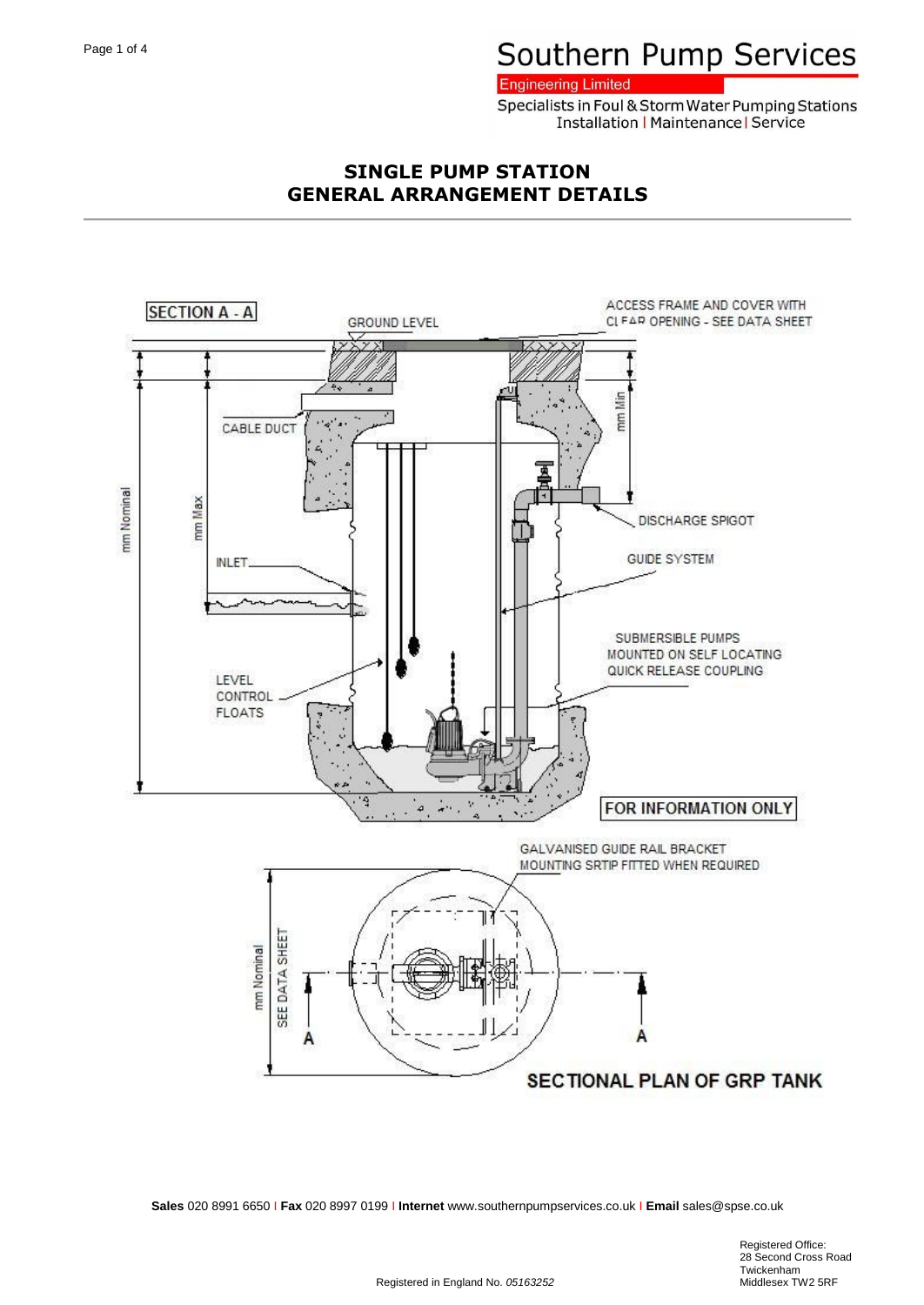**Engineering Limited** 

Specialists in Foul & Storm Water Pumping Stations **Installation | Maintenance | Service** 

### **PACKAGED PUMP SYSTEM SITE DETAIL SHEET**

#### **Please complete the table below and indicate the positions of the inlet(s) on the plan below. Manufacture of the pump station cannot commence until this sheet is completed, signed and returned.**

| <b>Inlet Positions Please mark on Plan View</b> |  |  |  |
|-------------------------------------------------|--|--|--|
|                                                 |  |  |  |
|                                                 |  |  |  |
|                                                 |  |  |  |
| Discharge Position at 12 O'clock as Standard    |  |  |  |
| Discharge Diameter's (OD)                       |  |  |  |
| Discharge Material                              |  |  |  |
|                                                 |  |  |  |
|                                                 |  |  |  |
|                                                 |  |  |  |

Site Contact……………………………….. Print……………………………………………... Site Telephone……………………………. Position………………………………………….

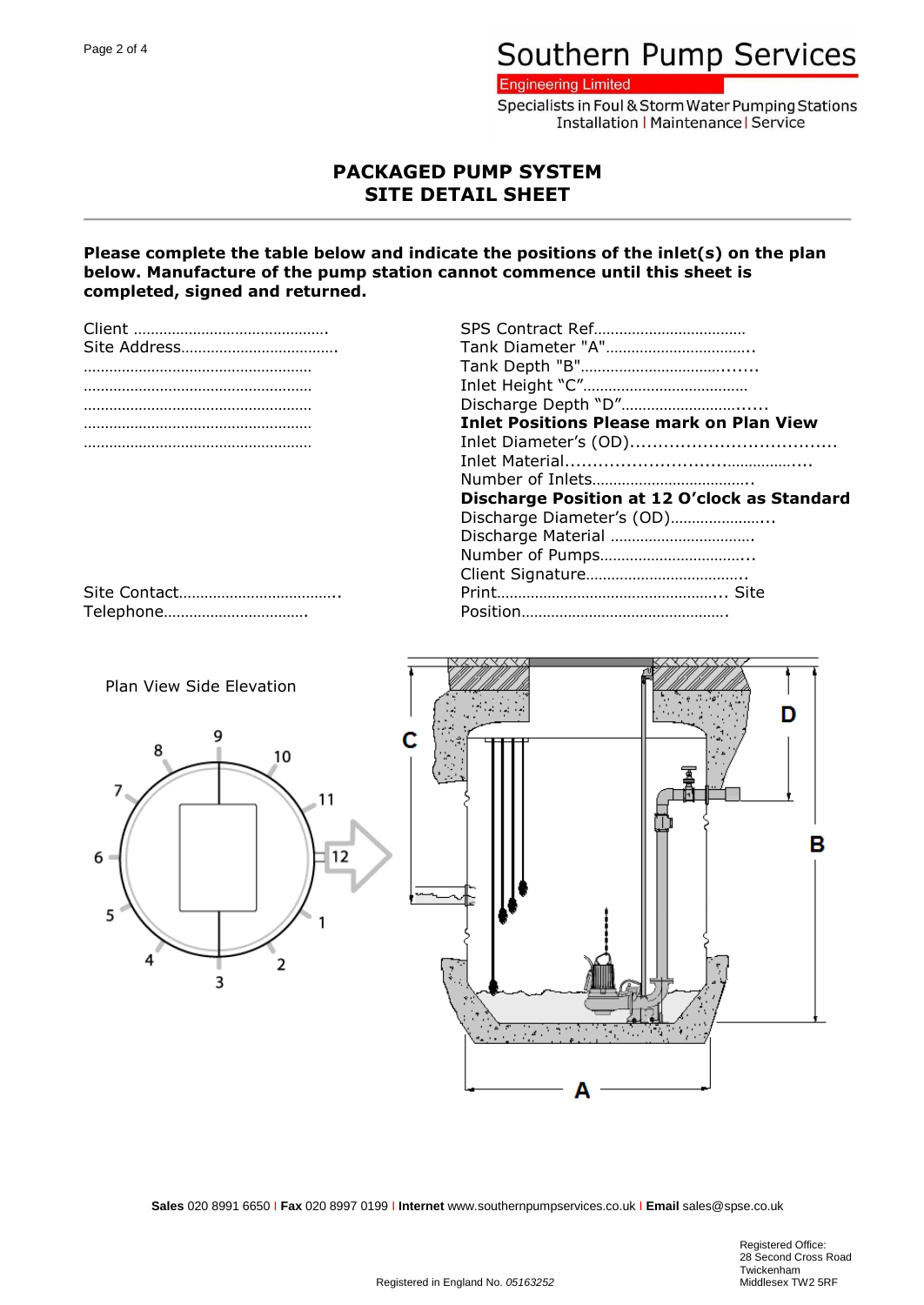**Engineering Limited** 

Specialists in Foul & Storm Water Pumping Stations **Installation | Maintenance | Service** 

## **PUMP CHAMBER INSTALLATION GUIDE HEALTH & SAFETY AT WORK 1974**

As with all site work the dangers of working with water and electricity pose severe threats to health if obvious and fundamental precautions are not taken. Therefore if you are in any doubt to any of the following, please don't hesitate to contact us.

All site work should be undertaken by qualified personnel only.

### **TANK INSTALLATION**

- 1) Select a suitable location for the tank. This will be normally at ground level lower than the properties being drained and allow for the falls in site drainage.
- 2) Check that no other structure or special access is required over the selected spot. Provision can always be made, if necessary, to place the tank on a roadway, provided that protective backfill is placed around it and a suitable heavy-duty manhole cover is used over the opening.
- 3) Check that no underground cable, pipe or service duct, lies underneath.
- 4) Excavate the minimum opening in the ground to receive the pumpwell and pipework to be used. If a machine is used to remove the spoil, the sides of the excavation should be battened for stability and a sump left in one corner for dewatering purposes.
- 5) The depth of excavation needs to be at most 500mm deeper than the overall tank depth. If it is dug by hand, the sides will require shoring up for safety, to prevent earth slippage.
- 6) A dewatering pump **MUST** be used to control any ground water present until the concrete backfill is set.
- 7) Some clean hardcore should be placed and consolidated in the base of the excavation. Usually this will need to be about 200mm thick, but in good ground, should be a minimum of 50mm.
- 8) Place in position the mass concrete base, minimum thickness 150mm of CP 20Kn/mm<sup>2</sup> strength.
- 9) Lower the pumpwell onto the damp concrete allowing the base flange, if fitted, to settle in, ensuring that the inlet and outlet pipes are correctly aligned.
- *10)* Place further mass concrete, as before, at least 150mm thick around the pumpwell to just below the level of the lowest inlet. Consolidate the concrete, being careful not to damage the tank or tank inlet/outlet pipes.

*The concrete backfill is designed to protect the chamber from external ground and water pressure. Therefore we cannot accept responsibility for damage to the chamber caused by ground or water pressure after installation.*

- 11) Connect up the site pipework to the inlet and outlet of the pumpwell and install draw cables through the conduit to the control panel.
- 12) Backfill around the pumpwell with more concrete, remembering to fill the tank with clean water to overcome the effect of buoyancy.